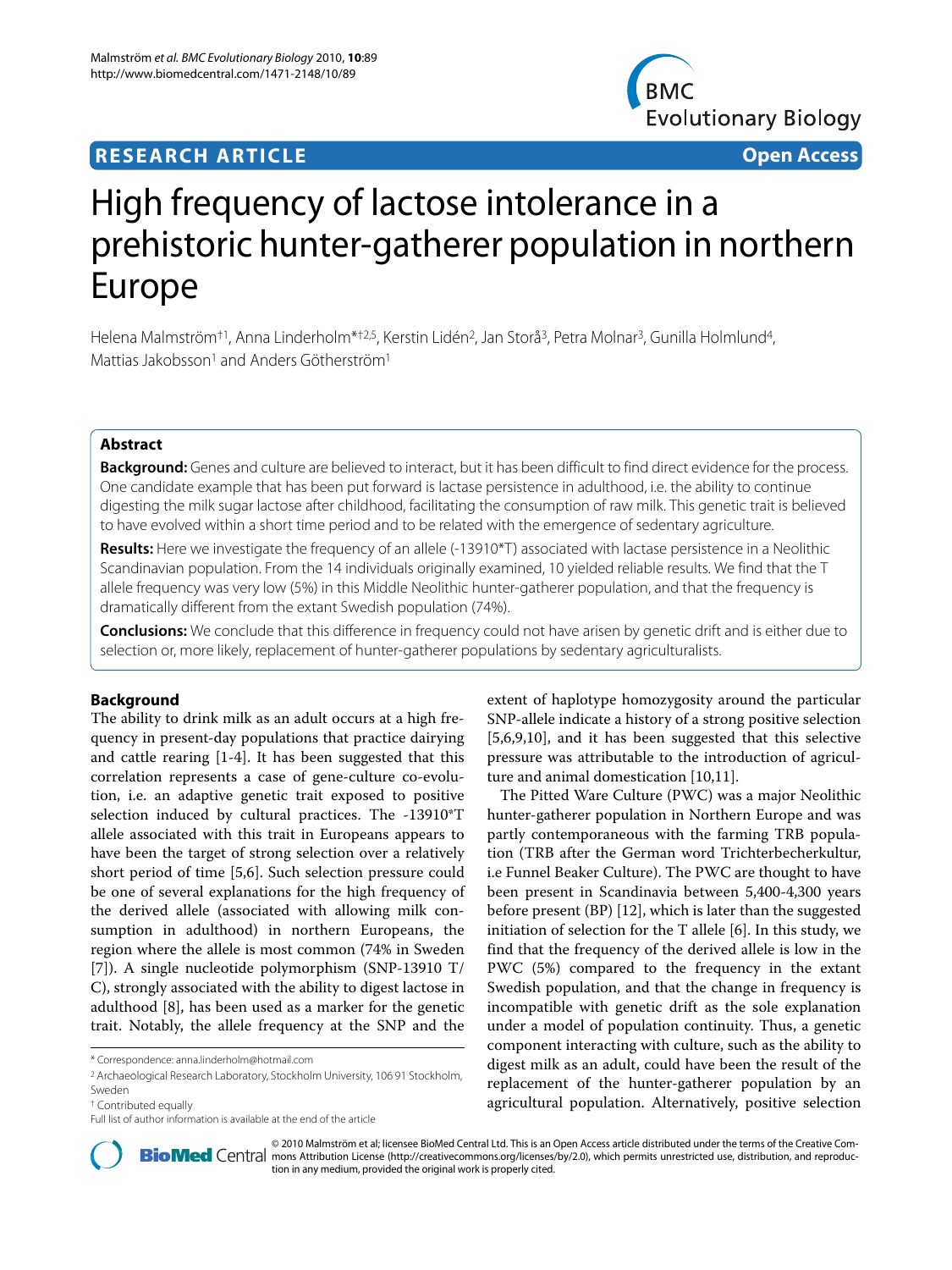could have dramatically increased the frequency of the derived allele in the PWC, allowing for population continuity from the PWC to the extant Swedish population.

# **Methods**

The material consists of duplicate samples (teeth and/or ulna, femur or fibula) from 14 prehistoric individuals (Table 1). The samples originate from four archaeological sites on Gotland in the Baltic Sea dating to the Middle Neolithic, 4,800-4,200 BP (Figure [1](#page-1-0)). The 14 samples, originally from a larger set of 36 from Gotland and mainland Sweden, were chosen on the basis that they had all yielded high amounts of mitochondrial DNA compared to negative controls (Figure [2](#page-2-0)) [\[13\]](#page-5-10). The samples were collected from the following sites on Gotland: Ajvide ( $n =$ 9) in the parish of Eksta, Visby town  $(n = 1)$ , Ire  $(n = 2)$  in the parish of Hangvar and Fridtorp ( $n = 2$ ) in the parish of Västerhejde. All samples are at least a 1,000 years younger than the earliest evidence of agriculture in Scandinavia. Hence they represent an exclusively non-agricultural lifestyle considerably older than agriculture in the area. All of the samples are from burial contexts and were excavated, handled and stored following standard protocols for the excavation and storage of archaeological material. Thus, no special precautions were taken to minimize human DNA contamination. The nonhuman faunal samples, used as negative controls, were subject to the same excavation and storage protocols as the human samples, and thus would not be expected to yield a different contamination pattern compared to the human samples.

DNA was extracted from approximately 100 mg of bone powder pre-treated with bleach [\[14](#page-5-11)]. The samples were extracted in a laboratory specially dedicated to aDNA work at the Archaeological Research Laboratory in Stockholm, as well as in a newly built ancient DNA facility at the National Board of Forensic Medicine in Linköping that is separated from the department's PCR

<span id="page-1-0"></span>

areas. The samples were extracted at least twice, and both water blanks and extracts from contemporary prehistoric seals were included as negative controls. The DNA extractions were performed using the method of Yang et al. [\[15](#page-5-12)].

To screen for DNA content indicating authenticity, real-time PCR was performed on the selected samples as

| Table 1: Alleles at the polymorphic site -13910 in the lactase gene in 10 Middle Neolithic Scandinavian samples |
|-----------------------------------------------------------------------------------------------------------------|
| representing the Pitted Ware Culture (PWC).                                                                     |
|                                                                                                                 |

| Grave #   | <b>Site</b> | $\mathsf{C}$ | C/T | т | Genotype | Haplogroup<br>$[13]$ |
|-----------|-------------|--------------|-----|---|----------|----------------------|
| Grave 4   | Ajvide      | 5            |     |   | C        | n.d                  |
| Grave 5   | Ajvide      | 6            |     |   | C        | U <sub>5</sub> a     |
| Grave 29A | Ajvide      | 7            |     |   | C        | U <sub>5</sub> a     |
| Grave 36  | Ajvide      | 5            |     |   | C        | U <sub>5</sub>       |
| Grave 52A | Ajvide      | 4            |     |   | C        | V                    |
| Grave 70A | Ajvide      | 5            |     |   | C        | U4 or H1b            |
| Grave 32  | Visby       | 7            |     |   | C        | n.d                  |
| Grave 15  | Fridtorp    | 5            |     |   | C        | U4 or H1b            |
| Grave 3   | Ire         | 4            | 2   |   | C/T      | U4 or H1b            |
| Grave 8   | Ire         | 4            |     |   | C        | U4 or H1b            |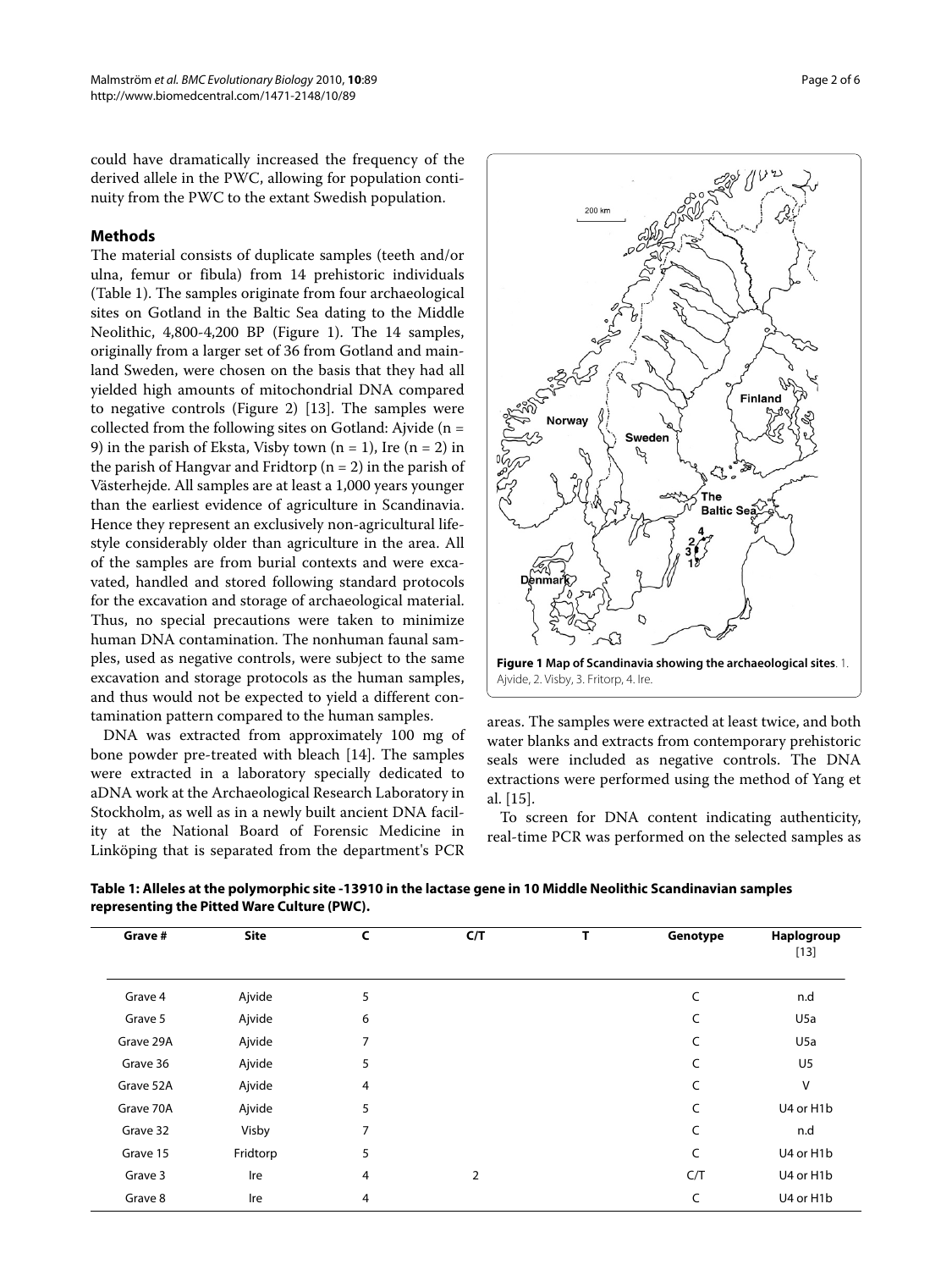<span id="page-2-0"></span>

well as on 98 negative controls (where 31 were DNA extracts from ancient non human mammals representing the same context as the selected samples and 67 were water blanks). An 80 bp fragment in the mitochondria was targeted (L4567F 3'CACTGATTTTT TACCTGAGTAGGCCT5', H4595R 3'CGAGGGTT TATTTTTTTGGTTAGAACT5'), and amplifications were carried out according to a previously described protocol [[14\]](#page-5-11).

The C/T polymorphism at position -13910 upstream from the lactase gene was amplified by two different fragments, a shorter 53 bp fragment and a longer 168 bp fragment. The two sets of primers shared the biotinylated forward primer (5'T3' GCTGGCAATACAGATAAGA-TAATG), but had different reverse primers for the 53 bp fragment (5'T3'GAGGAGAGTTCCTTTGAGGC), and the 168 bp fragment (5'T3' ATGCCCTTTCGTAC-TACTCCC). The system was originally set up to detect differences in preservation and authenticity of the material analyzed, relying on the fragmentation level [[14](#page-5-11)]. The PCR amplification was carried out using 5 μl of extract, 300 nM of each primer and the Illustra Hot Start Ready-To-Go mix (GE Healthcare Life Sciences). The PCR profile was 15 min at 95°C, followed by 43 cycles of 30 s at 94°C, 30 s at 54.6°C and 30 s at 72°C, with a final extension step of 15 min at 72°C. Pyrosequencing was used for allele identification. The sequencing primers were designed to anneal next to the SNP (5'T3'CCTTT-GAGGCCAGGG). The pyrosequencing was performed according to supplier provided protocols, and as previously described in [[16\]](#page-5-13).

#### **Results**

# **Real-time PCR results**

The 14 selected samples yielded over a 1000-fold higher concentration of human DNA (average 23,307 molecules)

than the negative controls (average 18 molecules) [\[13](#page-5-10)]. When divided in non-human negative controls and water negative controls, the concentration of human DNA was still considerably lower in both cases compared to the 14 selected samples (non-humans 18 molecules, water blanks 18 molecules). When only considering the 10 samples yielding reproducible results, the concentration of human DNA also exceeded the negative controls by over a 1000 times (Figure [2](#page-2-0)).

# **SNP results**

The fourteen specimens all yielded replicable results and ten of these were successfully SNP-typed a minimum of four times (using both the 53 bp and the 168 bp fragment). Thus, even with thorough mitochondrial preselection, the success rate for the nuclear DNA sequences was down to 71%. As only one individual was heterozygote, it is not possible to calculate an allelic dropout rate, but from the four pyrosequencing results from the heterozygote individual, two replicate typing events expressed allelic dropout. A low number of positive results were detected in the negative controls, eight of the 59 Neolithic seals, seven of the 53 negative extraction controls and eight of the 47 PCR negative controls. In total, 14% of the negative controls were contaminated, and out of these, the frequency of the T allele was 52%. None of the contaminants could however be reproduced. The allele frequency in the negative controls was significantly different from the allele frequency in the ten archaeological samples used for further analysis (Fisher's Exact test,  $p < 0.001$ ). The contamination frequency is in direct contrast to that of the short mitochondrial fragment, where 86% of the negative controls (98 negative controls, where 31 were nonhuman mammals and 67 water controls or PCR controls) expressed contamination, although to a more than 1000-fold lower quantity than the ancient human samples (Figure [2\)](#page-2-0).

Only one of the ten PWC individuals showed a presence of the T allele, a heterozygote, and the allele frequency for the T allele is 0.05 (1/20, with the exact 95% CI values 0.001265089 to 0.2487328, Figure [3\)](#page-3-0). The T allele frequency in the PWC population differs significantly from the T allele frequency in the contemporary Swedish population ( $n = 97$ , Fisher's Exact test,  $p < 0.0001$ ), where the frequency of the T allele is 0.74 (144/194, with the exact 95% CI values 0.6747198 to 0.8022533, Figure [3](#page-3-0)).

Genetic drift can cause differences in allele frequencies between two samples taken from the same population separated in time. Since the PWC and extant samples are separated by a substantial amount of time (around 4000 years), a simple Fisher's exact test would not account for genetic drift, but would only be relevant for the nullhypothesis of no difference between the two samples. To explore the possibility that genetic drift alone caused the difference in T allele frequency, we can model a prehis-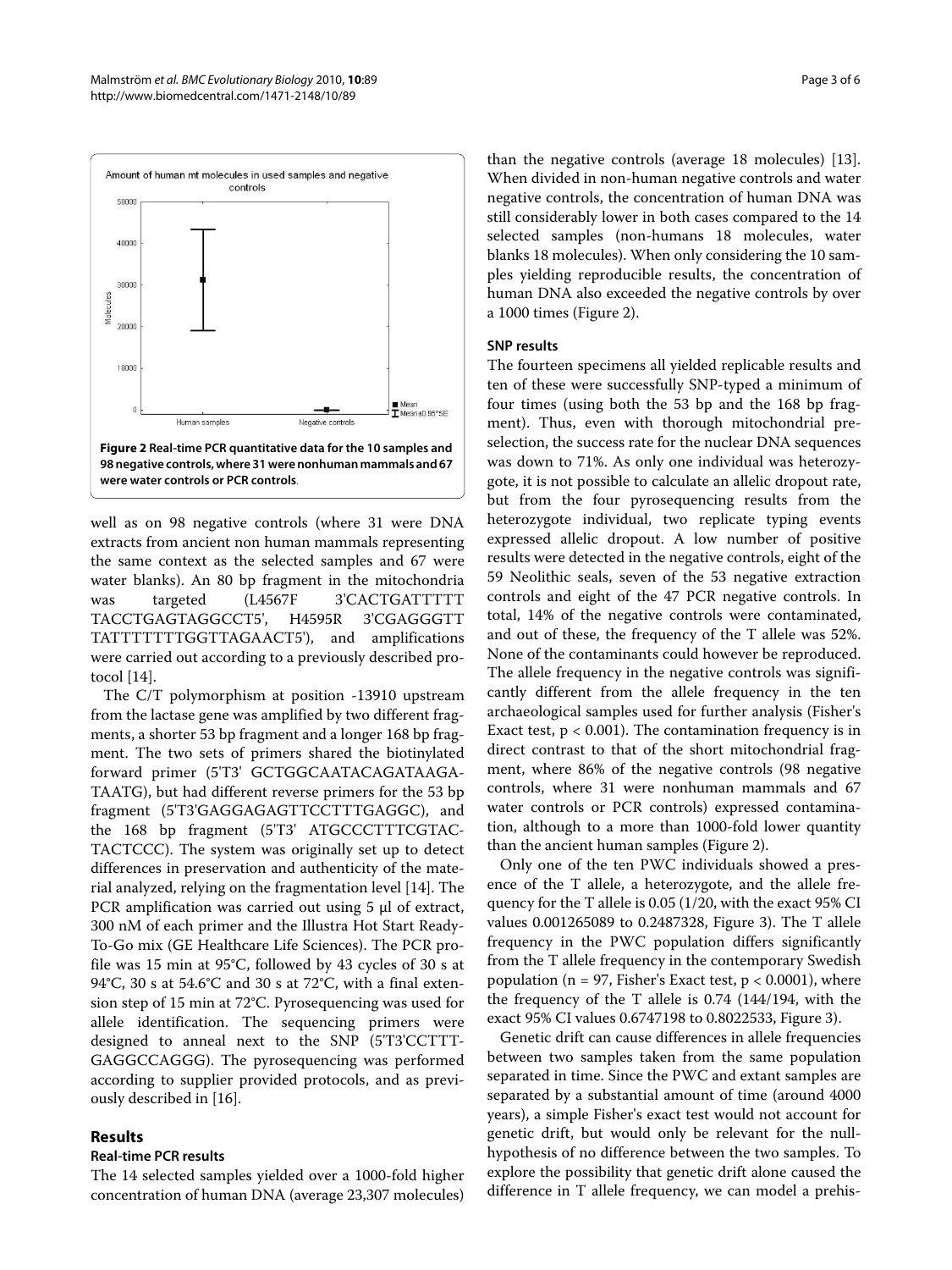<span id="page-3-0"></span>

toric population (for example the PWC population) as being ancestral to a population existing today. To evaluate different demographic scenarios (e.g. constant population sizes or population expansion from the time of the prehistoric sample), we simulated an extant sample and a prehistoric sample using the program *COMPASS* [\[17](#page-5-14)]. *COMPASS* simulates different temporal samples under a coalescent model, and allows a range of demographic assumptions, for example, population expansion. For a particular assumption about the demographic model, we ran a large number of replicate simulations, and kept only samples that contained exactly 144 derived alleles (the T allele) in the extant sample. In other words, we conditioned on observing exactly 144 derived alleles in the extant sample as in the empirical modern data set. Out of 1,000 replicate simulations (which all had 144 derived alleles in the extant sample), we counted the number of times zero or one derived allele was observed in the prehistoric sample. This fraction can be used to approximate the probability of observing a prehistoric sample with zero or one derived allele, conditional on observing 144 derived alleles in the extant sample.

Our first scenario assumes that the effective population size in Sweden is 50,000 at present and that the population grew, exponentially, from  $N_e$  = 5,000, starting 225 generations ago (before 225 generations ago, N<sub>e</sub> was constant and 5,000). We believe that this model may be a reasonable description of the demographic history of northern Europeans based on evidence from other European populations (see e.g. [[18\]](#page-5-15)), but it turns out that the results are robust to relatively small effective population sizes (see below). We simulate data for one SNP under an exponential growth model, with a contemporary sample size of 194 gene-copies and a size of 20 gene-copies in the prehistoric sample. By conditioning on observing 144 derived alleles in the contemporary sample, we retain 1,000 simulated data sets, and of these 1,000 sets, no simulation had zero or one derived allele in the prehistoric sample (see Figure [4](#page-4-0)A). If we decrease the population sizes in the simulation (and thereby increase the effect of genetic drift) we can determine how robust the result is to small population sizes. Assuming that the effective population size in Sweden is 10,000 at present and that the population grew, exponentially, from  $N_e$  = 100, starting 225 generations ago (before 225 generations ago, *Ne* was constant and 100), we found one simulated data set (out of 1,000) that had one derived allele in the ancient sample and no simulated data set that had zero derived alleles in the prehistoric sample. Figure [4B](#page-4-0) shows the distribution of the number of derived alleles in the prehistoric sample (conditional on 144 derived alleles in the extant sample).

To conclude, for a neutral site (a SNP) in an unstructured population, we note that, 1) assuming a constant population size (Figure [4](#page-4-0)C), or an exponentially growing population (Figure [4](#page-4-0)A), and for reasonable assumptions about the population sizes, the probability is very small of observing the configuration of one or no derived allele (out of 20) in the prehistoric sample and 144 derived alleles (out of 194) in the extant sample. 2). Even for extreme population histories, such as a constant population of 100 individuals until 225 generations ago, and where the population grew exponentially to 10,000 individuals (Figure [4B](#page-4-0)), or a constant size of 500 individuals (Figure [4D](#page-4-0)), the probability of observing one or zero derived alleles in the prehistoric sample is still small. Thus, it is unlikely that genetic drift caused the observed frequency in the PWC given the frequency in the extant Swedish population. This leaves either selection or differences in population structure between the prehistoric sample and the extant sample (i.e., the PWC is not an ancestral population to the extant Swedish population) as possible explanations.

### **Discussion**

Authentication of DNA sequences in prehistoric human remains has proved complicated, mainly because modern human contamination is always present to some degree [[19](#page-5-16)[-21](#page-5-17)]. Here we rely on a combination of several arguments for our acceptance of the results as authentic [\[21-](#page-5-17) [23\]](#page-5-18). The most important argument is that the success rate, like the allele frequencies, differs among the prehistoric human remains, the present-day human samples and the negative controls. Further, our material had already been pre-screened for contamination, including a major contamination investigation in which human and nonhuman DNA was typed in large parallel series of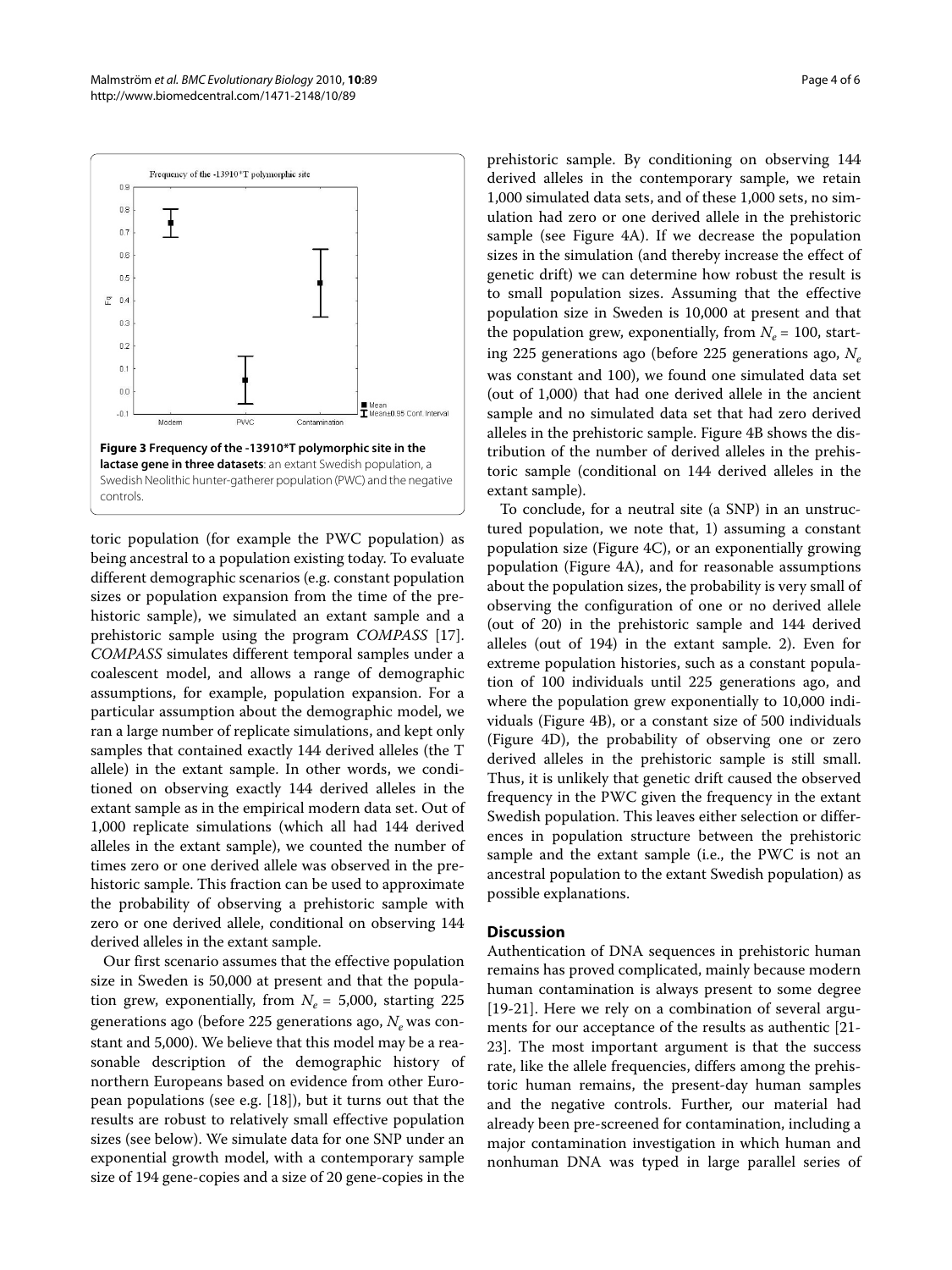<span id="page-4-0"></span>

human and animal assemblages from the same sites (Figure [3](#page-3-0)) [\[24\]](#page-5-19).

The frequency of the derived T allele, strongly associated with the ability to consume unprocessed milk at adulthood, was significantly different between the prehistoric and the extant samples. For reasonable assumptions about population sizes our simulations show that it is highly unlikely that the frequency could have shifted over time due to drift in a population with constant size, or in an expanding population. Thus, only strong positive selection or differences in population structure between the PWC population and the population ancestral to the extant Swedish population would explain the discrepancy between the extant and the prehistoric data. We note that with the data on a single SNP presented here, it is not possible to discriminate between these two scenarios.

Also, it should be noted that the prehistoric samples used in this study came from a non-agricultural population, existing in parallel with an agricultural population (TRB) that is potentially ancestral to the extant Northern European population [[13\]](#page-5-10). In Burger et al. [\[11\]](#page-5-8) one Mesolithic, nine Neolithic and one Medieval samples were analyzed. In this study 9 of the 10 individuals were homozygous C at position -13.910 only the medieval individual was heterozygous for the -13.910-C/T polymorphism. These data show some similarity with our data as the Mesolithic individual does not show any lactase persistence.

Here we describe a possible scenario where cultural practices could have had a tremendous impact on the genetic composition of human populations. Before dairy farming was practiced in Scandinavia, the allele frequency at -13910 was not greatly affected. The neolithisa-